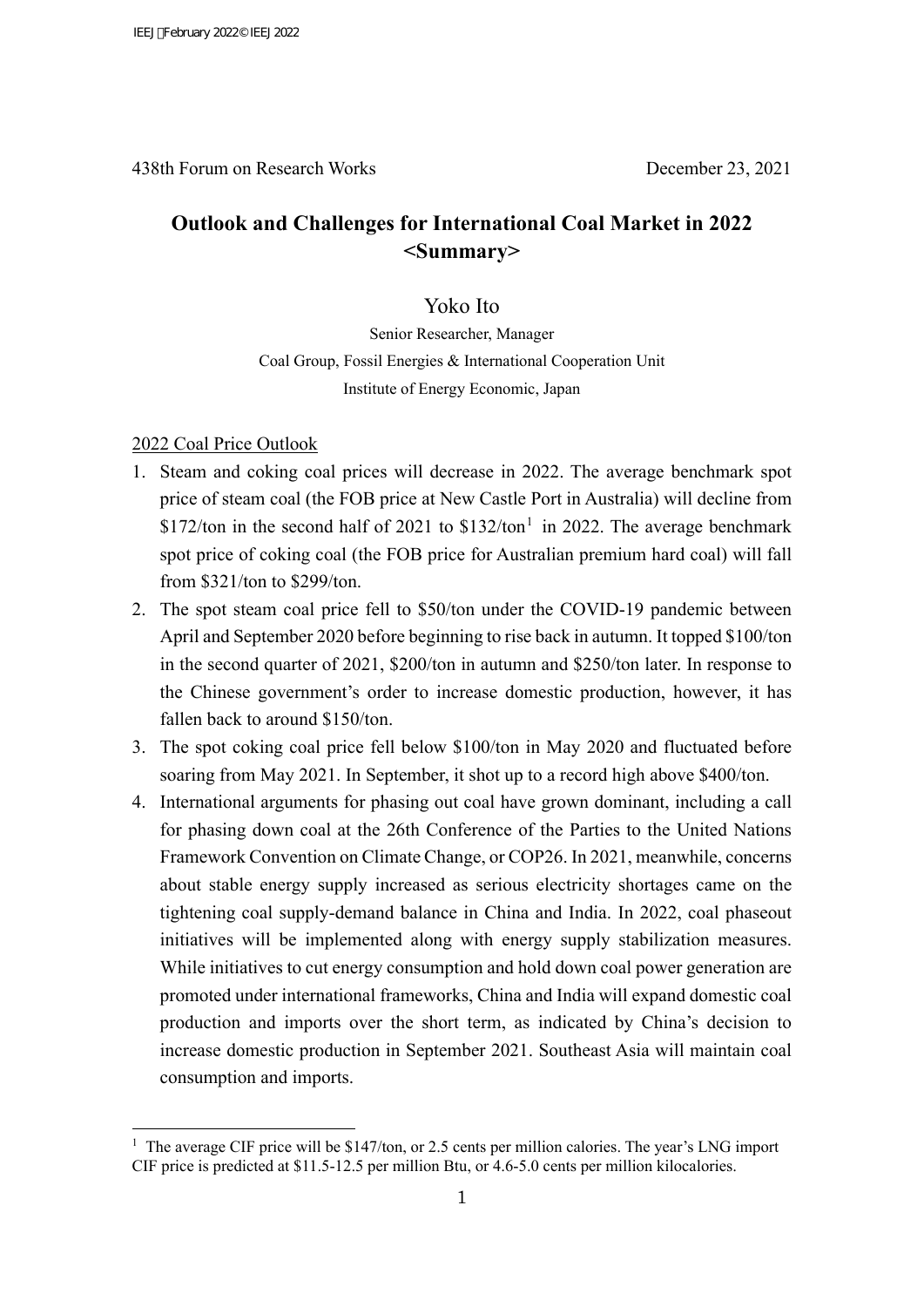5. If a rapid coal phaseout policy is implemented to sharply suppress coal demand or coal supply is remarkably restricted, the coal supply-demand balance and prices will fluctuate wildly. An important challenge is whether the world could quickly establish low-carbonization technology and economic efficiency for mixing ammonia with coal for combustion to demonstrate coal-fired power generation's role in smooth transition to carbon neutrality.

#### Demand trends

- 6. After continuing to increase between 2017 and 2019, global coal consumption turned down in 2020, with coal imports posting a sharp decline of 7.2% from the previous year. Steam coal imports increased in China and Vietnam while plunging in India. Coking coal imports decreased in China and Japan, while India steeply expanded coking coal imports and boosted its presence in global imports. In 2020, China accounted for 24% of global coking coal imports and India for 21%.
- 7. In the first nine months of 2021, China's steam coal imports decreased slightly year on year. As domestic production declined rapidly in June and July due to the government's coalmine safety measures, the coal supply-demand balance tightened amid robust economic activities. In response to a coal price upsurge, the government ordered the resumption and expansion of coal production at suspended coalmines. Since then, domestic production has recovered. The government also ordered some coalmines to increase production capacity. For the immediate future, China is likely to maintain steam import demand. China's coking coal imports in the first nine months of 2021 declined by some 40%. Under a policy of reducing pig iron production, coking coal imports are unlikely to increase.
- 8. India's steam coal imports in the first nine months of 2021 increased by 3.1% year on year, though falling short of restoring the 2019 level. Its coking coal imports in the period posted a rapid increase of 33.3%. While setting out a goal of expanding renewable energy to cover 50% of energy demand by 2030, the Indian government has opposed any rapid cut in coal consumption and plans to retain its traditional policy of giving priority to the use of domestic coal. For the immediate future, India is likely to maintain high-quality steam and coking coal imports.
- 9. As Vietnam and the Philippines have built new coal-fired power plants, Southeast Asia is expected to expand steam coal imports in the immediate future.

### Supply Trends

10. Australia maintained its annual coal exports at around 390 million tons from 2015 to 2020 before seeing a 1.7% year-on-year fall in the first nine months of 2021. Exports